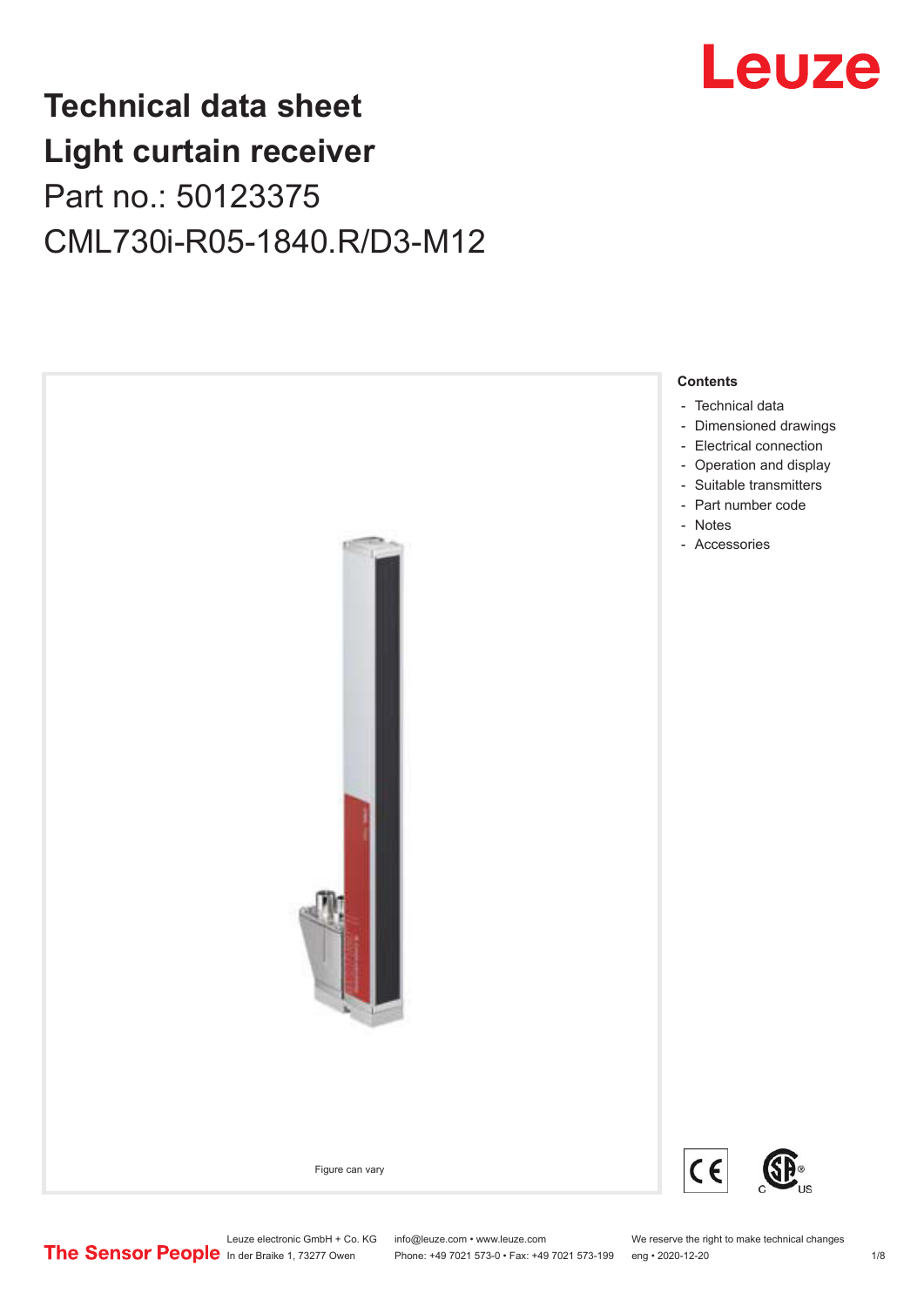## <span id="page-1-0"></span>**Technical data**

# Leuze

#### **Basic data**

| Dasiy yata                                     |                                                                                     |
|------------------------------------------------|-------------------------------------------------------------------------------------|
| <b>Series</b>                                  | 730                                                                                 |
| <b>Operating principle</b>                     | Throughbeam principle                                                               |
| Device type                                    | Receiver                                                                            |
| <b>Contains</b>                                | Accessories for the use of the BT-2R1                                               |
| <b>Application</b>                             | Detection of transparent objects                                                    |
|                                                | Object measurement                                                                  |
| <b>Special version</b>                         |                                                                                     |
| <b>Special version</b>                         | Crossed-beam scanning                                                               |
|                                                | Diagonal-beam scanning                                                              |
|                                                | Parallel-beam scanning                                                              |
|                                                |                                                                                     |
| <b>Optical data</b>                            |                                                                                     |
| <b>Operating range</b>                         | Guaranteed operating range                                                          |
| <b>Operating range</b>                         | 0.14.5m                                                                             |
| Operating range, transparent media             | $0.1 1.75$ m                                                                        |
| <b>Operating range limit</b>                   | Typical operating range                                                             |
| <b>Operating range limit</b>                   | 0.16m                                                                               |
| <b>Measurement field length</b>                | 1,840 mm                                                                            |
| <b>Number of beams</b>                         | 368 Piece(s)                                                                        |
| <b>Beam spacing</b>                            | 5 <sub>mm</sub>                                                                     |
| <b>Measurement data</b>                        |                                                                                     |
| Minimum object diameter                        | 10 mm                                                                               |
|                                                |                                                                                     |
| <b>Electrical data</b>                         |                                                                                     |
| <b>Protective circuit</b>                      | Polarity reversal protection                                                        |
|                                                | Short circuit protected                                                             |
|                                                | Transient protection                                                                |
|                                                |                                                                                     |
| Performance data                               |                                                                                     |
| Supply voltage $U_{B}$                         | 18  30 V, DC                                                                        |
| <b>Residual ripple</b>                         | 0  15 %, From $U_{\rm B}$                                                           |
| <b>Open-circuit current</b>                    | 0  350 mA, The specified values refer<br>to the entire package consisting of trans- |
|                                                | mitter and receiver.                                                                |
| Inputs/outputs selectable                      |                                                                                     |
| Number of inputs/outputs selectable 2 Piece(s) |                                                                                     |
| Type                                           | Inputs/outputs selectable                                                           |
| Voltage type, outputs                          | DC                                                                                  |
| Switching voltage, outputs                     | Typ. $U_B / 0 V$                                                                    |
| Switching voltage, inputs                      | high: ≥6V                                                                           |
|                                                | $low: \leq 4V$                                                                      |
| Input/output 1                                 |                                                                                     |
|                                                |                                                                                     |
| <b>Timing</b>                                  |                                                                                     |
| <b>Cycle time</b>                              | 3.83 ms                                                                             |
| Response time per beam                         | $10 \mu s$                                                                          |
| <b>Interface</b>                               |                                                                                     |
| Type                                           | RS 485 Modbus                                                                       |
|                                                |                                                                                     |
| <b>RS 485</b><br><b>Function</b>               | Process                                                                             |
|                                                |                                                                                     |
| <b>Service interface</b>                       |                                                                                     |
| Type                                           | IO-Link                                                                             |
|                                                |                                                                                     |

| IO-Link                                     |                              |
|---------------------------------------------|------------------------------|
| <b>Function</b>                             | Configuration via software   |
|                                             | Service                      |
| <b>Connection</b>                           |                              |
| <b>Number of connections</b>                | 2 Piece(s)                   |
| <b>Plug outlet</b>                          | Rear side                    |
|                                             |                              |
| <b>Connection 1</b>                         |                              |
| <b>Function</b>                             | Configuration interface      |
|                                             | Connection to transmitter    |
|                                             | Signal IN                    |
|                                             | Signal OUT                   |
|                                             | Voltage supply               |
| Type of connection                          | Connector                    |
| <b>Thread size</b>                          | M12                          |
| Type                                        | Male                         |
| <b>Material</b>                             | Metal                        |
| No. of pins                                 | 8-pin                        |
| Encoding                                    | A-coded                      |
| <b>Connection 2</b>                         |                              |
| <b>Function</b>                             | <b>BUS IN</b>                |
|                                             | <b>BUS OUT</b>               |
| <b>Type of connection</b>                   | Connector                    |
| <b>Thread size</b>                          | M <sub>12</sub>              |
| Type                                        | Female                       |
| <b>Material</b>                             | Metal                        |
| No. of pins                                 | 5-pin                        |
| Encoding                                    | B-coded                      |
|                                             |                              |
| <b>Mechanical data</b>                      |                              |
|                                             |                              |
| Design                                      | Cubic                        |
| Dimension (W x H x L)                       | 29 mm x 35.4 mm x 1,863 mm   |
| <b>Housing material</b>                     | Metal<br>Aluminum            |
| <b>Metal housing</b><br>Lens cover material | Plastic                      |
| Net weight                                  | $2,000$ g                    |
| <b>Housing color</b>                        | Silver                       |
| Type of fastening                           | Groove mounting              |
|                                             | Via optional mounting device |
|                                             |                              |
| <b>Operation and display</b>                |                              |
| Type of display                             | LED                          |
|                                             | OLED display                 |
| <b>Number of LEDs</b>                       | 2 Piece(s)                   |
| Type of configuration                       | Software                     |
|                                             | Teach-in                     |
| <b>Operational controls</b>                 | Membrane keyboard            |
| <b>Environmental data</b>                   |                              |
|                                             |                              |
| Ambient temperature, operation              | $-3060 °C$<br>-40  70 °C     |
| Ambient temperature, storage                |                              |
| <b>Certifications</b>                       |                              |
| Degree of protection                        | IP 65                        |
| <b>Protection class</b>                     | III                          |
| <b>Certifications</b>                       | c CSA US                     |
| <b>Standards applied</b>                    | IEC 60947-5-2                |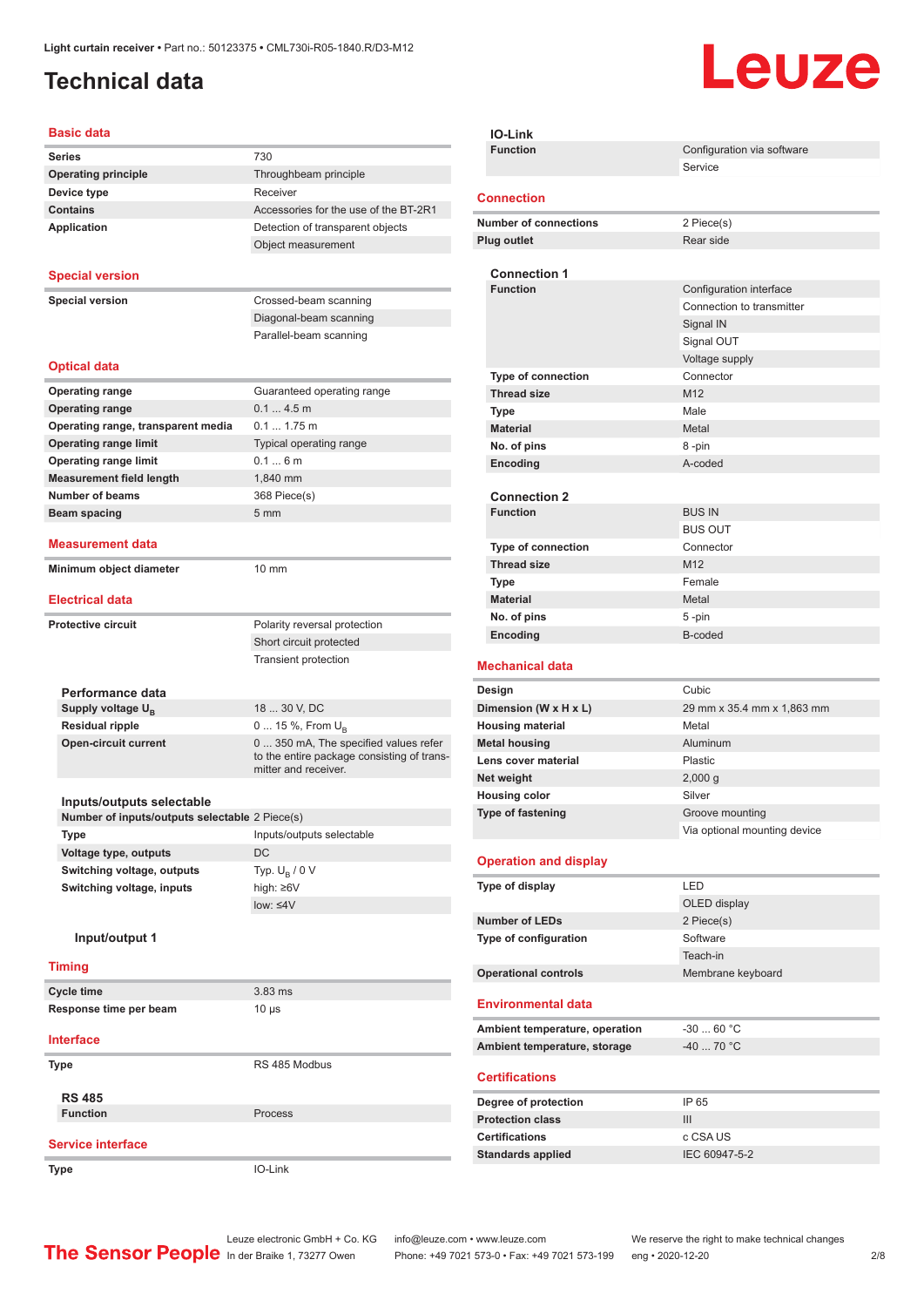## **Technical data**

| <b>Customs tariff number</b> | 90314990 |
|------------------------------|----------|
| eCl@ss 5.1.4                 | 27270910 |
| eCl@ss 8.0                   | 27270910 |
| eCl@ss 9.0                   | 27270910 |
| eCl@ss 10.0                  | 27270910 |
| eCl@ss 11.0                  | 27270910 |
| <b>ETIM 5.0</b>              | EC002549 |
| <b>ETIM 6.0</b>              | EC002549 |
| <b>ETIM 7.0</b>              | EC002549 |

#### Leuze electronic GmbH + Co. KG info@leuze.com • www.leuze.com We reserve the right to make technical changes ln der Braike 1, 73277 Owen Phone: +49 7021 573-0 • Fax: +49 7021 573-199 eng • 2020-12-20 3/8

Leuze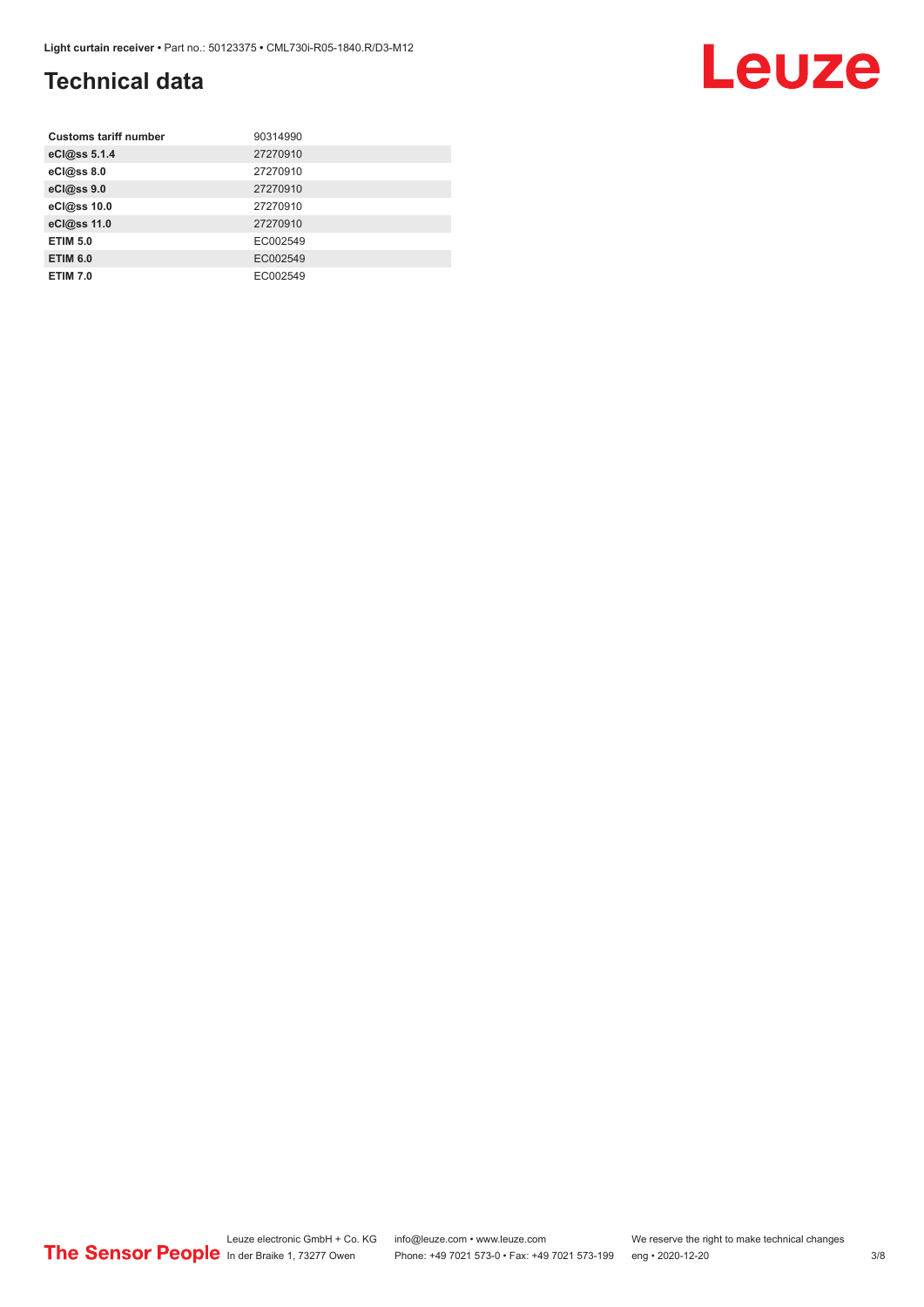#### <span id="page-3-0"></span>**Dimensioned drawings**

All dimensions in millimeters



A Beam spacing 5 mm

G Fastening groove

- B Measurement field length 1840 mm
- F M6 thread
- R Receiver
	- Y 2.5 mm

T Transmitter

## **Leuze**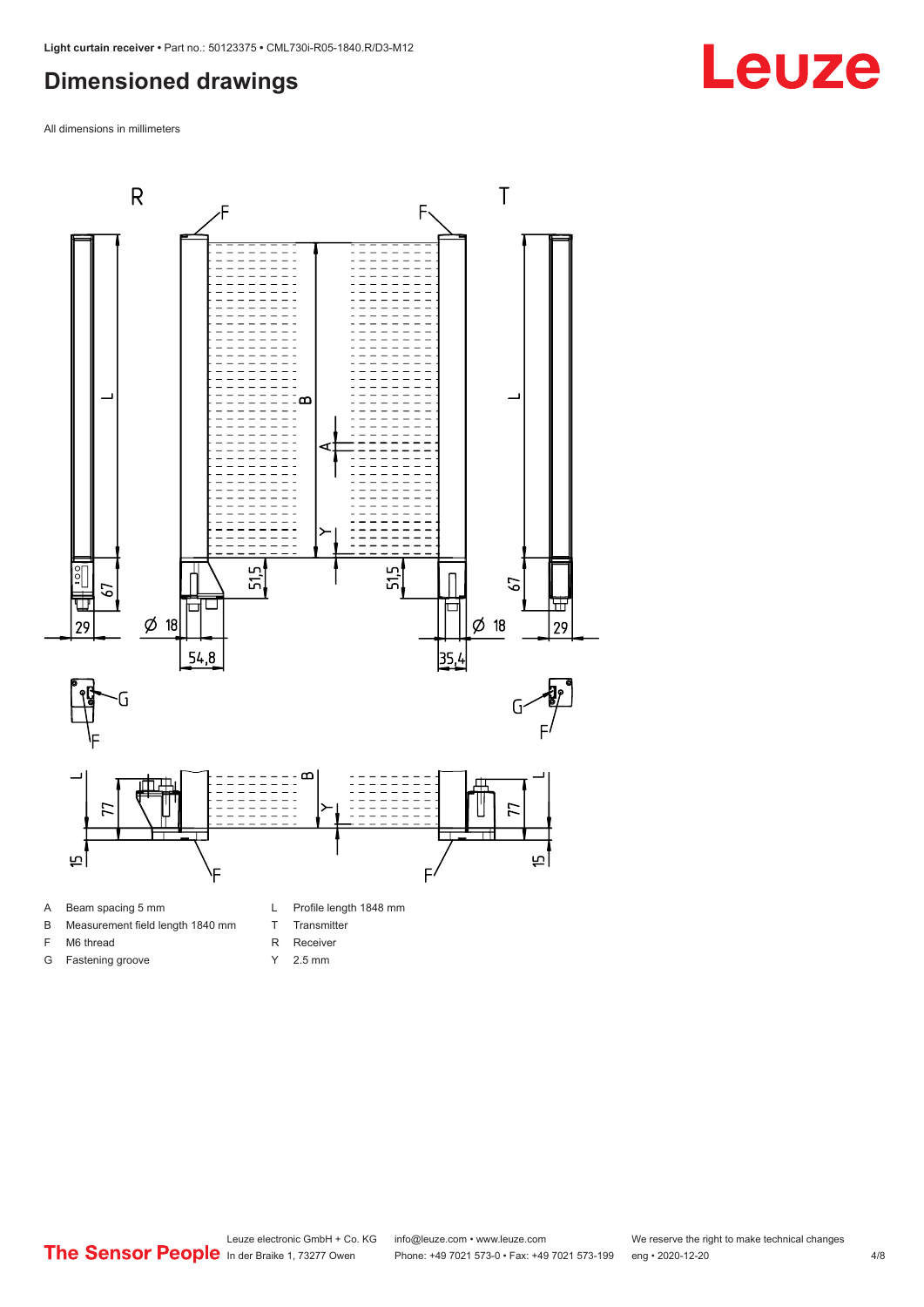#### <span id="page-4-0"></span>**Dimensioned drawings**





A PWR / SW IN / OUT B BUS IN / OUT

## **Electrical connection**

#### **Connection 1**

| <b>Function</b>    | Configuration interface   |
|--------------------|---------------------------|
|                    | Connection to transmitter |
|                    | Signal IN                 |
|                    | Signal OUT                |
|                    | Voltage supply            |
| Type of connection | Connector                 |
| <b>Thread size</b> | M12                       |
| <b>Type</b>        | Male                      |
| <b>Material</b>    | Metal                     |
| No. of pins        | 8-pin                     |
| Encoding           | A-coded                   |

#### **Pin Pin assignment**

| 1              | $V +$            |  |  |
|----------------|------------------|--|--|
| $\overline{2}$ | I/O <sub>1</sub> |  |  |
| 3              | <b>GND</b>       |  |  |
| $\overline{4}$ | IO-Link          |  |  |
| 5              | I/O <sub>2</sub> |  |  |
| 6              | RS 485 Tx+       |  |  |
| 7              | RS 485 Tx+       |  |  |
| 8              | <b>FE/SHIELD</b> |  |  |
|                |                  |  |  |



#### **Connection 2**

| <b>Function</b>    | <b>BUS IN</b>  |
|--------------------|----------------|
|                    | <b>BUS OUT</b> |
| Type of connection | Connector      |
| <b>Thread size</b> | M12            |
| <b>Type</b>        | Female         |
| <b>Material</b>    | Metal          |
| No. of pins        | $5 - pin$      |
| Encoding           | B-coded        |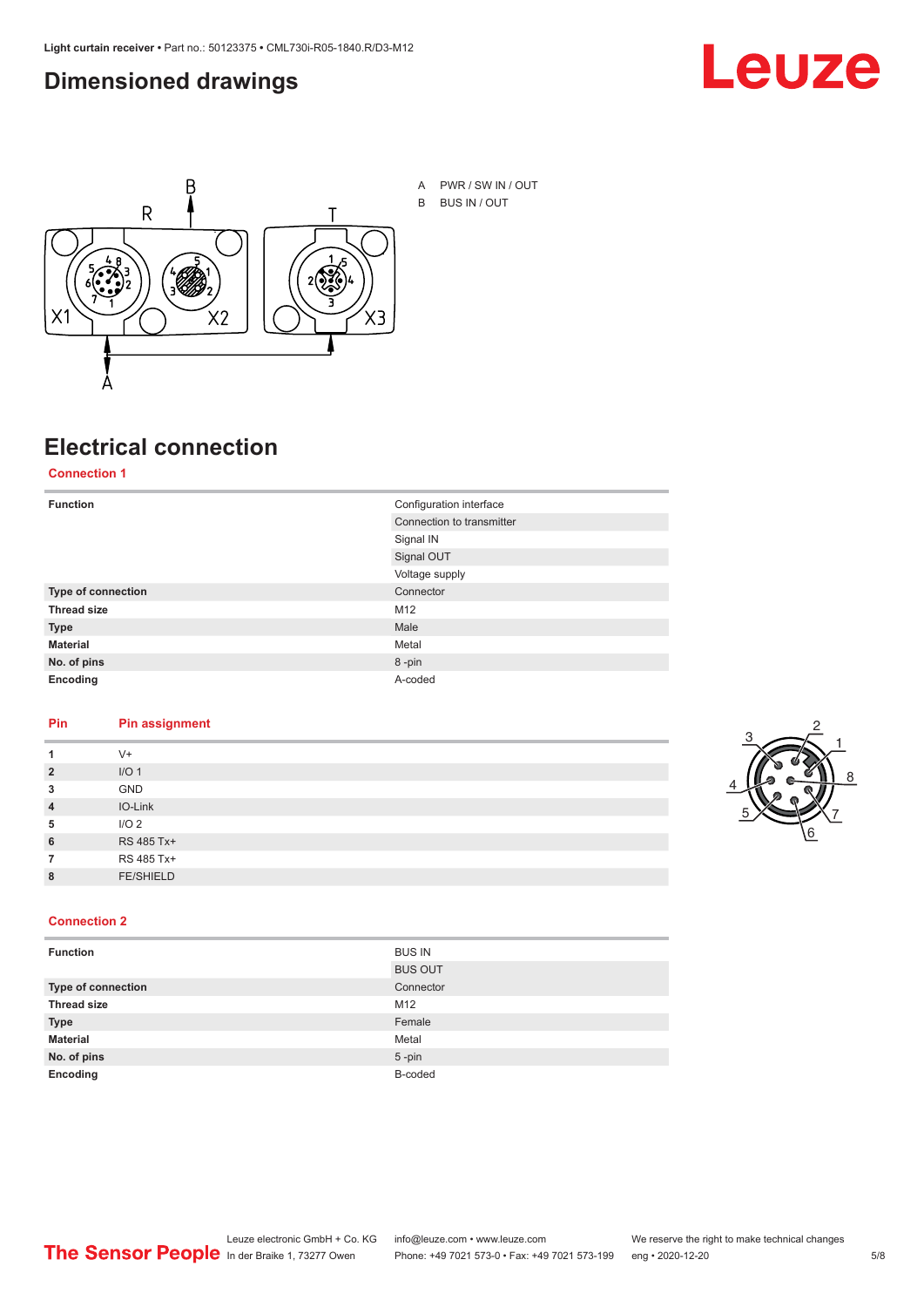## <span id="page-5-0"></span>**Electrical connection**

| Pin | Pin assignment   |  |
|-----|------------------|--|
|     | V+               |  |
| ∍   | Tx-              |  |
| 3   | PB GND           |  |
|     | Tx+              |  |
| 5   | <b>FE/SHIELD</b> |  |

## **Operation and display**

| <b>LED</b>     | <b>Display</b>           | <b>Meaning</b>                         |
|----------------|--------------------------|----------------------------------------|
|                | Green, continuous light  | Operational readiness                  |
|                | Green, flashing          | Teach / error                          |
| $\overline{2}$ | Yellow, continuous light | Light path free, with function reserve |
|                | Yellow, flashing         | No function reserve                    |
|                | Off                      | Object detected                        |

#### **Suitable transmitters**

| Part no. | <b>Designation</b>         | <b>Article</b>               | <b>Description</b>                                                        |
|----------|----------------------------|------------------------------|---------------------------------------------------------------------------|
| 50118934 | CML730i-T05-<br>1840.R-M12 | Light curtain<br>transmitter | Operating range: 0.1  4 m<br>Connection: Connector, M12, Rear side, 5-pin |

#### **Part number code**

Part designation: **CML7XXi-YZZ-AAAA.BCCCDDD-EEEFFF**

| <b>CML</b>  | <b>Operating principle</b><br>Measuring light curtain                                                                                     |
|-------------|-------------------------------------------------------------------------------------------------------------------------------------------|
| 7XXi        | <b>Series</b><br>720i: 720i series<br>730i: 730i series                                                                                   |
| Y           | Device type<br>T: transmitter<br>R: receiver                                                                                              |
| <b>ZZ</b>   | <b>Beam spacing</b><br>$05:5$ mm<br>10:10 mm<br>20:20 mm<br>40:40 mm                                                                      |
| <b>AAAA</b> | Measurement field length [mm], dependent on beam spacing                                                                                  |
| B           | Equipment<br>A: connector outlet, axial<br>R: rear connector outlet                                                                       |
| CCC         | Interface<br>L: IO-Link<br>/CN: CANopen<br>/PB: PROFIBUS<br>/PN: PROFINET<br>/CV: Analog current and voltage output<br>/D3: RS 485 Modbus |

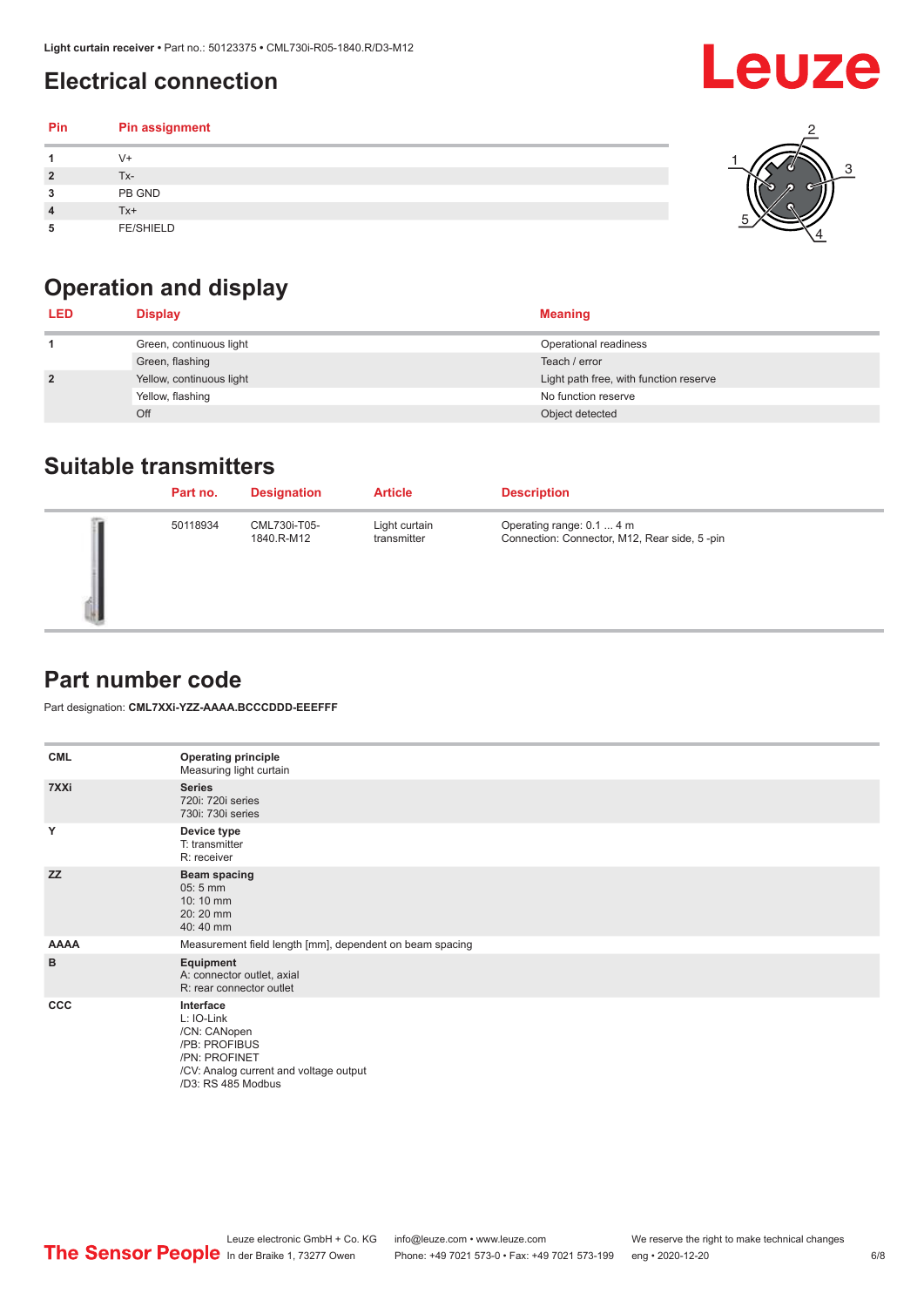#### <span id="page-6-0"></span>**Part number code**



| <b>DDD</b> | <b>Special equipment</b><br>-PS: Power Setting                                                  |
|------------|-------------------------------------------------------------------------------------------------|
| <b>EEE</b> | <b>Electrical connection</b><br>M12: M12 connector                                              |
| <b>FFF</b> | -EX: Explosion protection                                                                       |
|            |                                                                                                 |
|            | <b>Note</b>                                                                                     |
|            | $\&$ A list with all available device types can be found on the Leuze website at www.leuze.com. |

#### **Notes**

| Observe intended use!                                                                                                                                                                                                            |
|----------------------------------------------------------------------------------------------------------------------------------------------------------------------------------------------------------------------------------|
| $\%$ This product is not a safety sensor and is not intended as personnel protection.<br>$\%$ The product may only be put into operation by competent persons.<br>$\%$ Only use the product in accordance with its intended use. |
|                                                                                                                                                                                                                                  |



#### **For UL applications:**

ª For UL applications, use is only permitted in Class 2 circuits in accordance with the NEC (National Electric Code). ª These proximity switches shall be used with UL Listed Cable assemblies rated 30V, 0.5A min, in the field installation, or equivalent (categories: CYJV/ CYJV7 or PVVA/PVVA7)

#### **Accessories**

## Connection technology - Connection cables

|        | Part no. | <b>Designation</b>     | <b>Article</b>   | <b>Description</b>                                                                                                                                         |
|--------|----------|------------------------|------------------|------------------------------------------------------------------------------------------------------------------------------------------------------------|
| 2<br>W | 50132079 | KD U-M12-5A-V1-<br>050 | Connection cable | Connection 1: Connector, M12, Axial, Female, A-coded, 5-pin<br>Connection 2: Open end<br>Shielded: No<br>Cable length: 5,000 mm<br>Sheathing material: PVC |

#### Connection technology - Y distribution cables

|             |   | Part no. | <b>Designation</b>          | <b>Article</b>        | <b>Description</b>                                                                                                                                                                                                                                                                                  |
|-------------|---|----------|-----------------------------|-----------------------|-----------------------------------------------------------------------------------------------------------------------------------------------------------------------------------------------------------------------------------------------------------------------------------------------------|
| 圔<br>⋿<br>٣ | ø | 50118183 | K-Y1 M12A-5m-<br>M12A-S-PUR | Interconnection cable | Connection 1: Connector, M12, Axial, Female, A-coded, 5-pin<br>Connection 2: Connector, M12, Axial, Male, A-coded, 5-pin<br>Connection 3: Connector, M12, Axial, Female, A-coded, 8-pin<br>Shielded: Yes<br>Cable length fork 1: 5,000 mm<br>Cable length fork 2: 150 mm<br>Sheathing material: PUR |